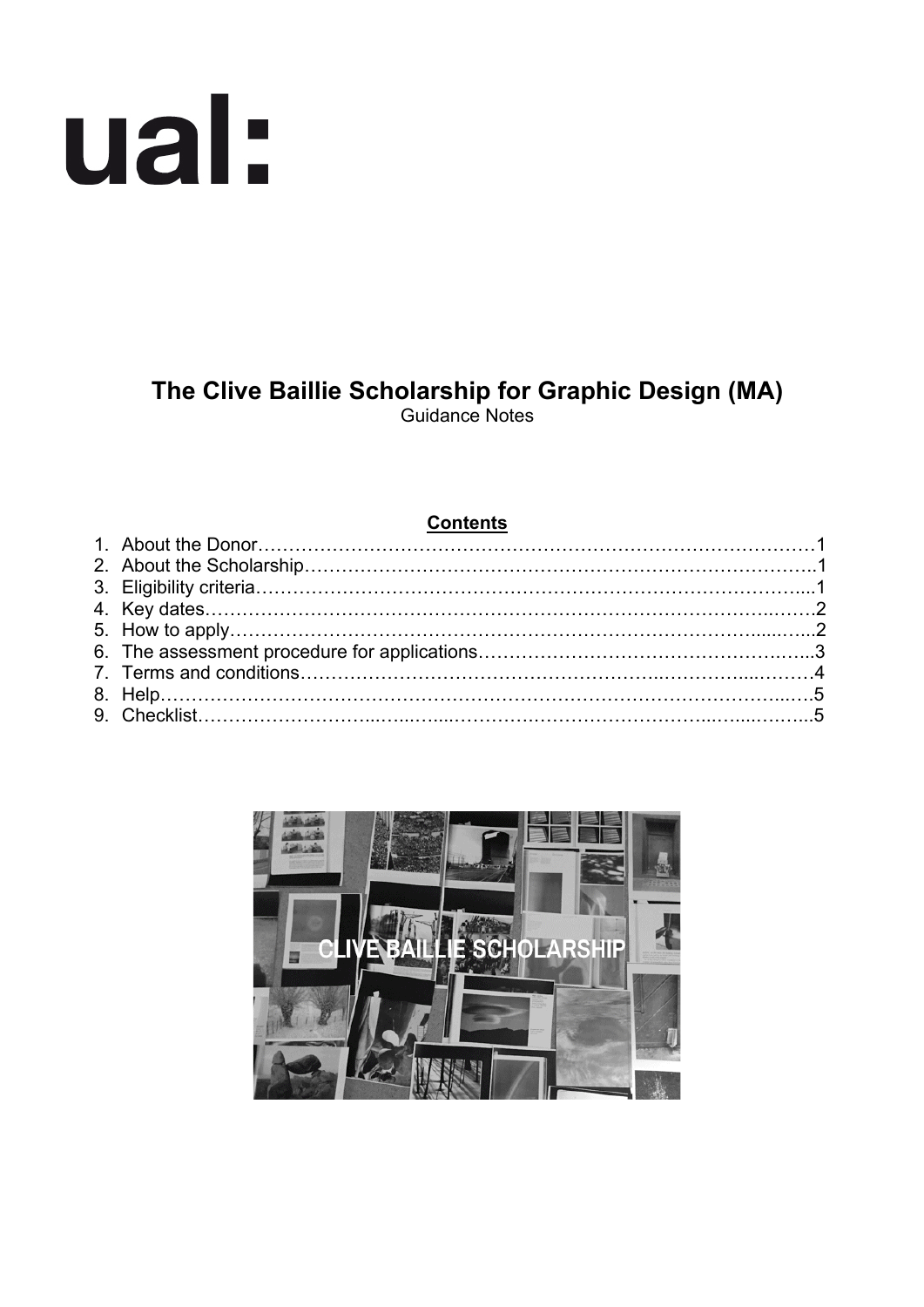#### **About the Donor**

Clive Baillie is a founding partner and CEO of BLT Communications, one of Los Angeles' leading creative agencies specialising in entertainment marketing. Baillie graduated from the London College of Printing and Graphic Arts (now London College of Communication) with a BA in Graphic Media Design in 1977.

His career as an art director in the industry has spanned over three decades, during which time he has worked on many high-profile movie campaigns for all of the top Hollywood film studios including Avatar, Titanic, The Avengers franchise, The Dark Knight, the latest Spider-Man, and Guardians of the Galaxy. This also includes successful campaigns for television series such as, The Sopranos, Game of Thrones, Band of Brothers, Modern Family, and Stranger Things.

Baillie is passionate about playing a broader advocacy role in the arts and education, in particular the nurturing of creative talent. In 2015 he launched the Clive Baillie Scholarship for Graphic Design.

#### **About the Scholarship**

- **£5,000**
- For 1 **Home** or **International** student ordinarily resident in the UK
- For living expenses and course costs
- Accepted on the **MA Graphic Media Design** course at **LCC**

The scholarship will be assessed on the basis of financial need and academic merit. It will provide a contribution towards living expenses and course costs.

Applications are welcome from those who are in financial hardship and those who will benefit from postgraduate studies to realise their full potential.

## **Eligibility criteria**

To be eligible for the Clive Baillie Scholarship for Graphic Design (MA) students must be:

• Ordinarily resident in the **UK** (living in or predominantly tied to) for most of the three years before your course is due to start)

**AND**

• Accepted on the full-time **MA Graphic Media Design** course at **London College of Communication**, UAL starting in September 2022.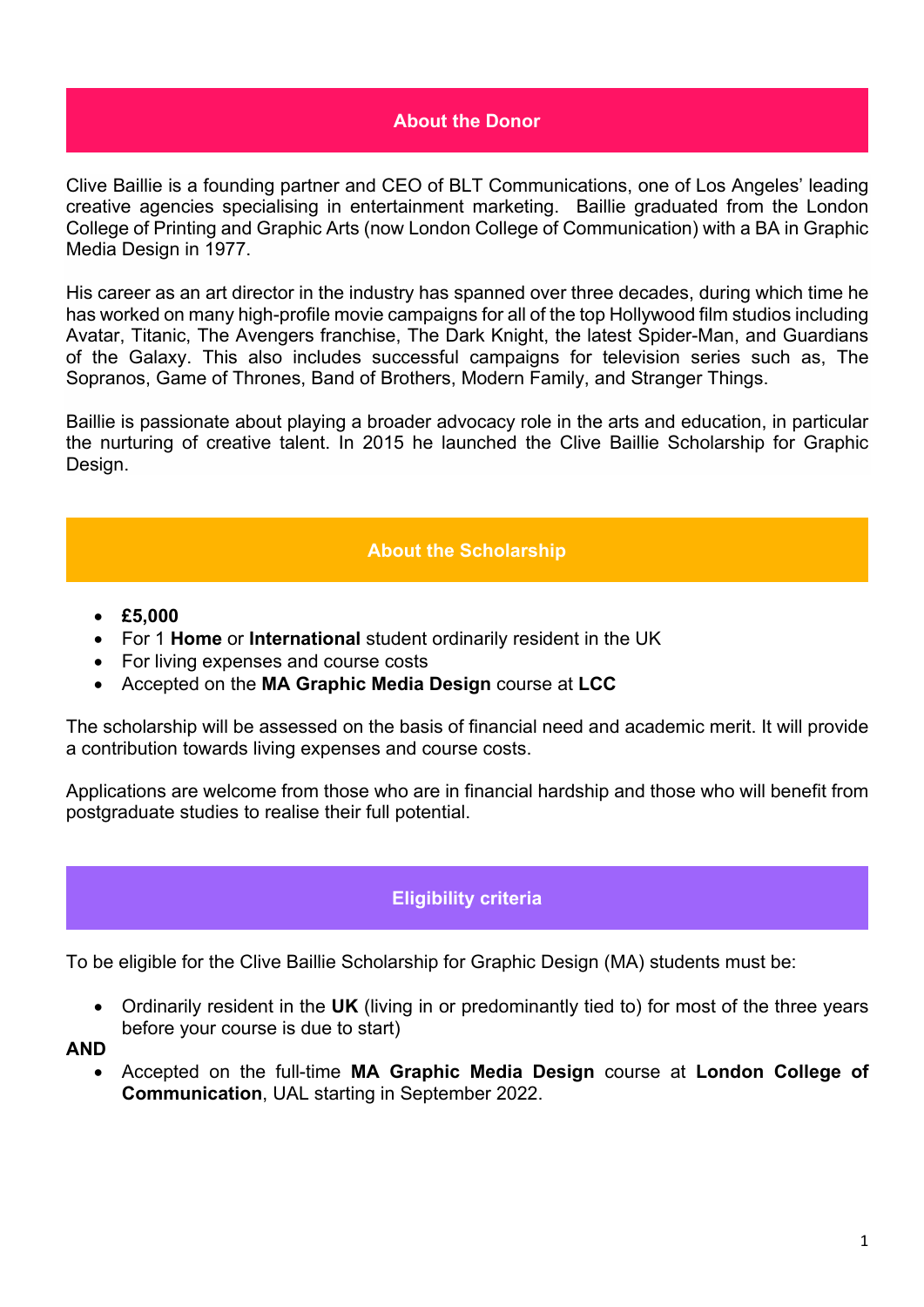**Key Dates**

## Closing date:

All applications must be received by **Friday 8 July 2022**. **N.B.** We cannot accept applications that are incomplete or arrive late

#### Panel interview:

The panel will be scheduled for **early August 2022**. The date will be communicated to shortlisted students.

## **How to apply**

Applications for this scholarship must be made by filling in an online application form via the funding tab in the [UAL Student Portal.](https://sits.arts.ac.uk/urd/sits.urd/run/SIW_LGN)

In addition to the online application form, you will need to upload the following supplementary materials:

- 1. An electronic portfolio uploaded on the Student Portal containing **one PDF document [20MB maximum]** which should be an example of what you consider to be your best work for the Selection Panel to review. It must include:
	- $\circ$  a title page with your name and course title
	- o an introductory page of no more than 500 words explaining your work, methodology and inspiration
	- o up to 15 pages of images with **each image** numbered and clearly labelled showing the date of production and, if relevant, title, size and materials used in the original piece
- 2. A copy of your most up to date Curriculum Vitae (CV) or Résumé (uploaded to the student portal)
- 3. Evidence of your household income (uploaded to the student portal) Examples:
	- i. Student's bank statements for the last 3 months *and*
	- ii. Parent's or Partner's most recent pay slips for the last 3 months *or*
	- iii. Parent's or Partner's annual tax statements *and*
	- iv. External scholarships *and*
	- v. Investments, bonds and savings for parents/partner and student

**N.B.** If you are a **dependant** then your household income includes the income of your parent(s) / guardian(s). If you are an **independent student**, your household income includes the income of your partner**.** Translated and original copies should be provided if the original copy is not in English language

- 4. Evidence of medical condition (if applicable)
	- Examples:
		- i. Doctors' / Hospital letters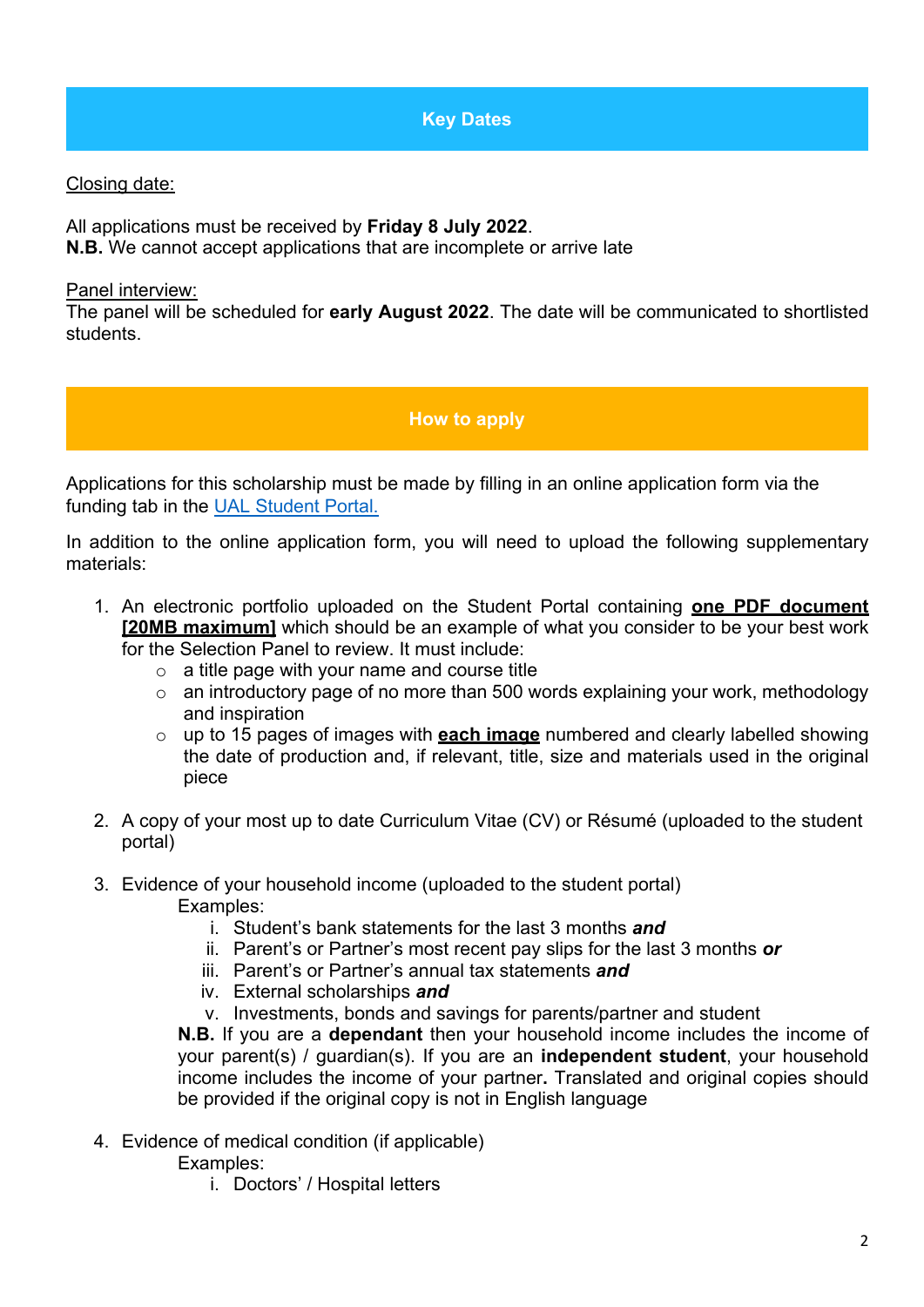**N.B.** These should be from a qualified medical practitioner, signed, dated, and from within the past 3 months. Translated and original copies should be provided if the original copy is not in English language

5. Evidence of financial hardship**\*** (if applicable)

Examples:

- i. Credit card statements
- ii. Overdrafts
- iii. Expenditure
- iv. Overdue rent letters
- v. Bailiffs / debt collection letters

**N.B.** Translated and original copies should be provided if the original copy is not in English language

- 6. Evidence of residency covering a 3-year period (uploaded to the student portal) Examples:
	- i. Driver's license
	- ii. Letter or certificate from your school, college, university or other accredited educational or training organisation showing the dates you enrolled, attended and completed your course
	- iii. Annual tax statements covering a period of 3 years
	- iv. Official letter on letter-headed paper

**N.B.** You can combine different documents to ensure you cover a 3-year period by providing one document for each year of residency

#### **NB: If you have any technical issues when uploading your supporting documents to the student portal, please upload your documents via our [online enquiry form](https://forms.arts.ac.uk/funding-student-enquiry-form/)**

\*Financial hardship refers to unexpected events or unforeseen changes that have negative impacts on cash flow or finances. For example: changes in income or expenditure, changes in employment status (such as losing a job or having hours reduced). This does not include last month's rent or bills.

## **The assessment procedure for applications**

Step 1:

After you submit your application, it will initially be assessed by the Student Funding Service at University of the Arts London, where it will be ranked according to financial need. This process will be based on the financial information you supplied in your application.

**N.B.** further evidence may be requested at a later date in order to complete the assessment.

Step 2:

Candidates who meet the financial ranking thresholds will be forwarded to an assessment panel for shortlisting. The assessment panel will consider the applicants based on academic merit and creative excellence.

Step 3:

Shortlisted applicants will be invited for an interview at London College of Communication. If you are invited, you will be required to bring your portfolio and examples of your work with you to the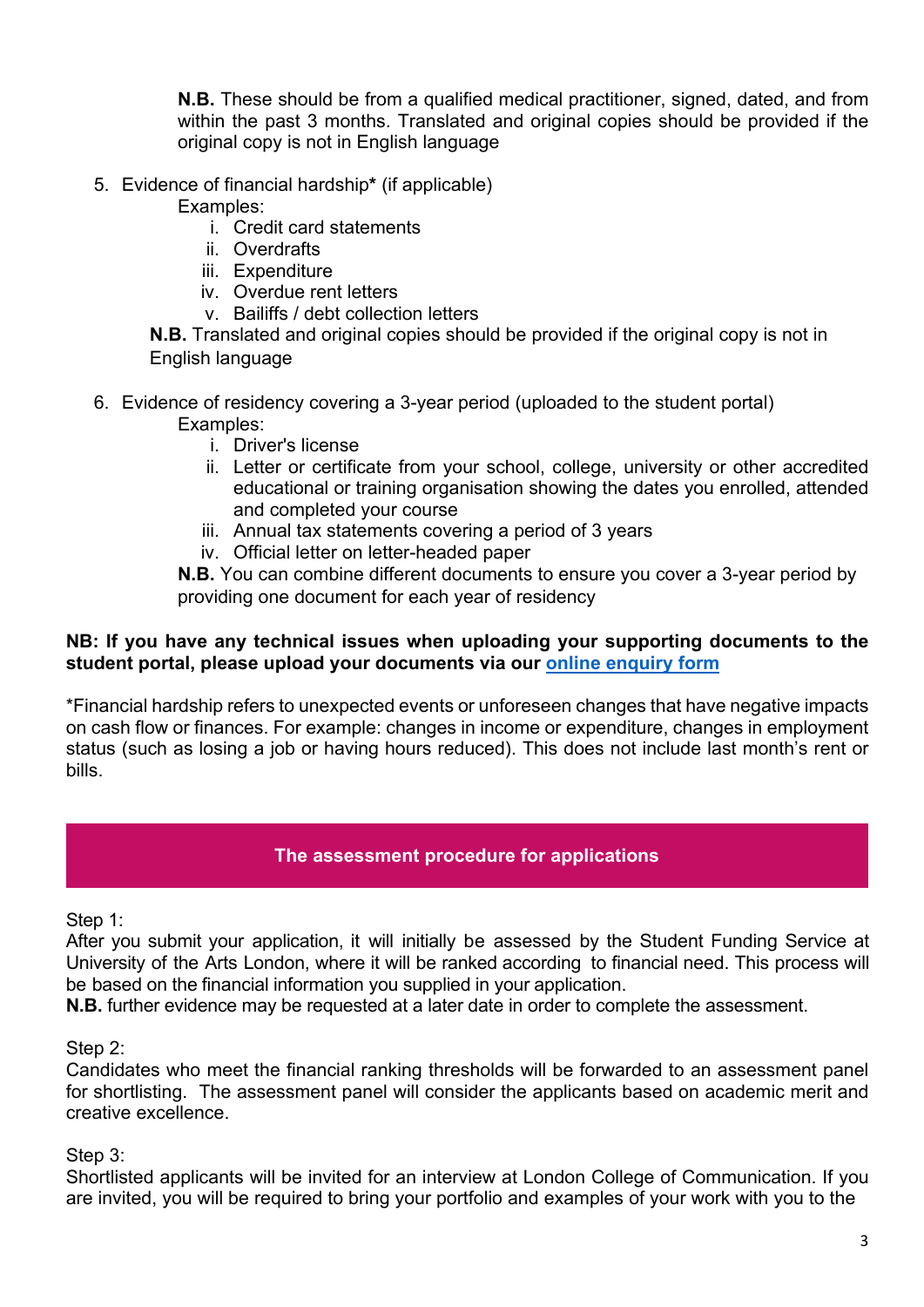interview.

**N.B.** Interviews may be via video conference due to government regulations on social distancing

Step 4:

The panel will make their final selections by marking the quality of application and the readiness of the applicant to achieve highly in the discipline, and the applicant's ability to articulate how The Clive Baillie Scholarship for Graphic Design (MA) will contribute to their studies.

# **Terms and conditions of the Clive Baillie Scholarship for Graphic Design (MA)**

The following terms and conditions apply to acceptance onto The Clive Baillie Scholarship for Graphic Design (MA):

- The scholarship will provide a contribution towards living expenses and course costs
- Living expense payments will be paid in termly instalments via BACS to the award recipient for the duration of the course
- Applicants must enrol on the course in the same academic year for which they have applied for funding. Failure to do so will result in either:
	- o The application being rejected
	- **OR** 
		- o The award being withdrawn
- For continuing students of EU Overseas fee status, although the tuition fee is the equivalent to that of a Home fee status student, this does not qualify EU Overseas students for awards for Home fee students. Home fees students meet the UK residency criteria and EU Overseas students do not meet the residency requirement but the University is committed to EU Overseas students paying Home fees until the end of their course post-Brexit.
- When assessing financial hardship, the University considers any household income of £80,000 per annum or below as the criteria for financial hardship.
- UAL will share personal data from completed scholarship application forms and portfolios of award applicants with the award donor. Information on academic progress and final results of scholars may be shared with the award donor. **N.B.** It cannot be guaranteed that applicants or scholars data will be as protected as it would be within the European Economic Area if the trustees of the donor are based outside of the European Economic Area.
- Applicants may withdraw consent to share information with UAL and external partnership sponsors at any time by contacting the Student Funding Service via ou[r online enquiry form.](https://forms.arts.ac.uk/funding-student-enquiry-form/) This may result in the application and/or award being withdrawn if UAL is longer able to determine eligibility for support.
- Award recipients cannot be in receipt of more than one UAL affiliated or administered award. Applicants can apply for more than one award, but if offered more than one UAL affiliated or administered award, the recipient will need to choose which to receive.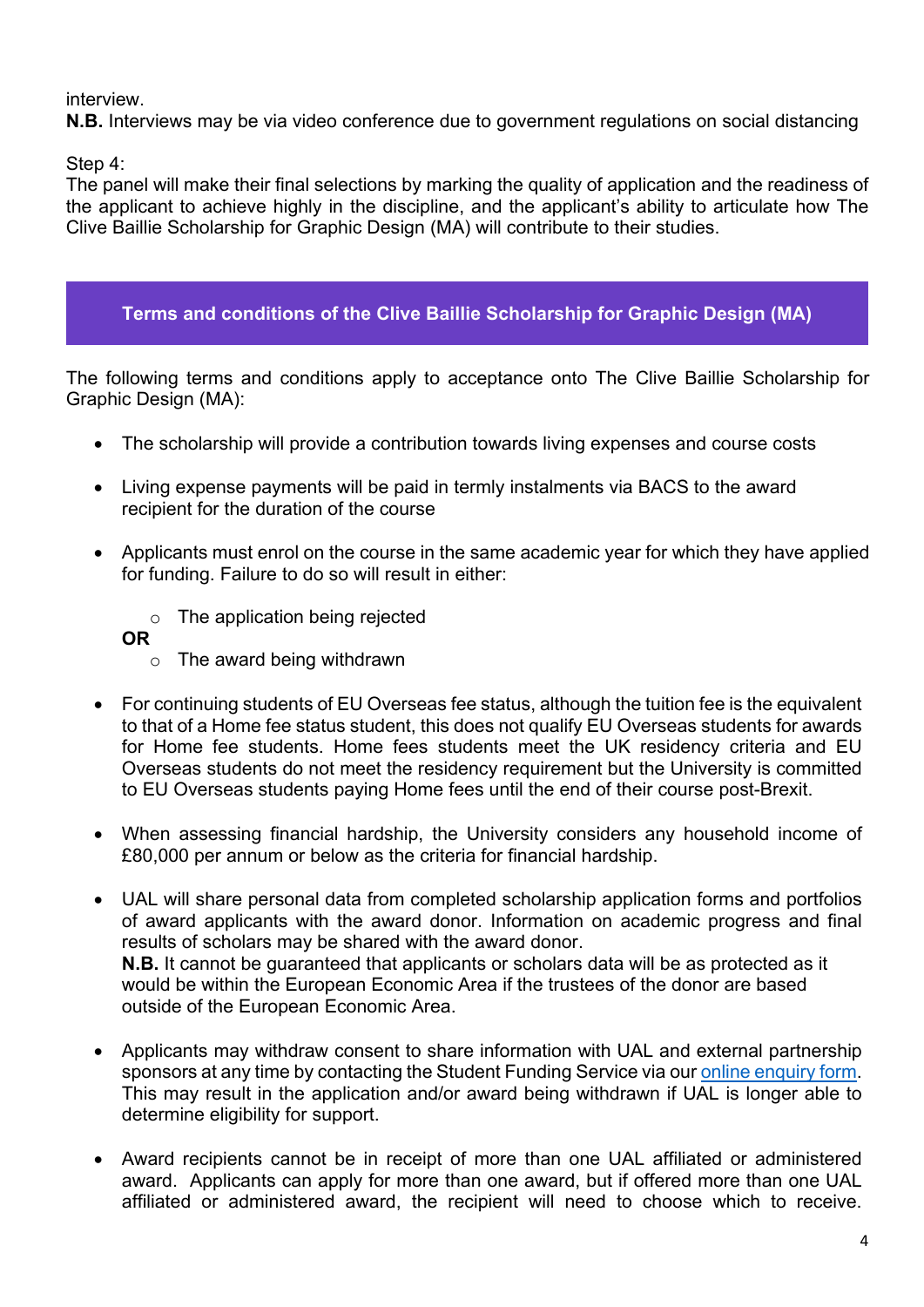However, in exceptional circumstances, on a case by case basis, we may consider two awards if the combined awards are less than £5000 in total.

- Applicants can be in receipt of a UAL award and a non-UAL award (subject to the terms and conditions of the non-UAL award).
- Award recipients are expected to attend all timetabled classes and tutorials. The only exception to this is periods of absence due to illness and extenuating circumstances. Attendance will be monitored and any student with a poor attendance record may risk their award being terminated.
- Award recipients are expected to attend a small number of College and University events to promote scholarship support to potential donors and to meet with scholarship supporters at these events (both during and after completing their course).
- The award will be terminated if registration/enrolment lapses on any grounds other than a temporary suspension of study due to extenuating circumstances **N.B.** Any absence due to extenuating circumstances must follow university [procedures](https://www.arts.ac.uk/study-at-ual/academic-regulations/course-regulations/extenuating-circumstances-and-time-out)
- No applicant for the award should make any decisions regarding their enrolment, financial arrangements, accommodation or other matters that rely on the outcome of their application being successful.
- All applicants will be informed of the final decision via email.

## **More Information**

Please contact the Student Funding Service via our [online enquiry form](https://forms.arts.ac.uk/funding-student-enquiry-form/) for assistance or with any queries relating to the application process and this scholarship, or visit our [Scholarships Search](http://www.arts.ac.uk/study-at-ual/student-fees--funding/scholarships-search/) page.

If you are unable to upload your supporting documents on the student portal, please contact the Student Funding Service via our [online enquiry form](https://forms.arts.ac.uk/funding-student-enquiry-form/)

## **Checklist**

Use this list to help ensure you have completed every part of the application before submitting.

| Have you:                                             | <b>Yes</b> | <b>Not</b><br>applicable |
|-------------------------------------------------------|------------|--------------------------|
| Filled out the online application form?               |            |                          |
| Created your PDF portfolio?                           |            |                          |
| Created a title page with your name and course title? |            |                          |